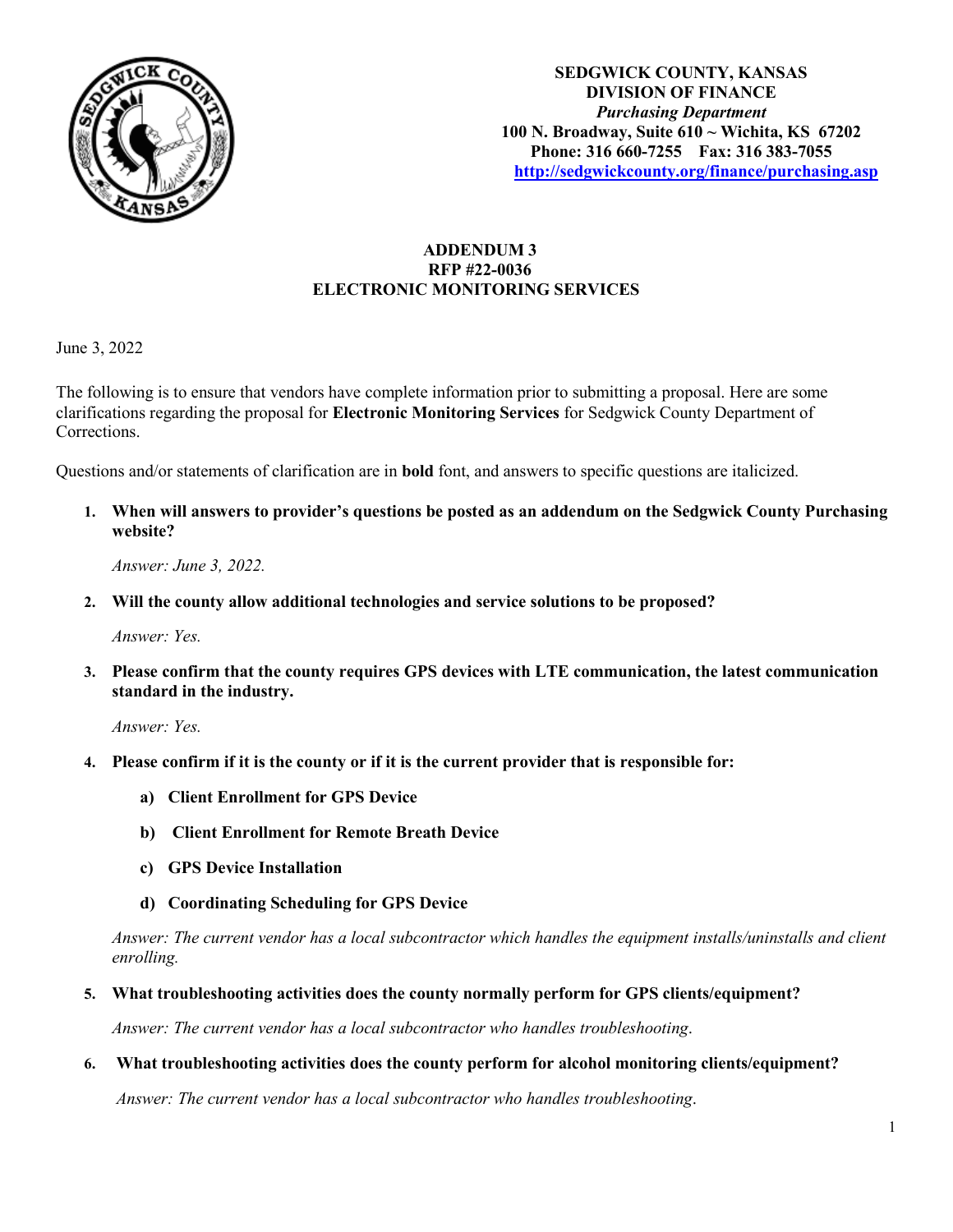# **7. Will the county please provide a copy of the current provider's invoice for the SDOC program and a copy of the current provider's invoice for the Juvenile Services program?**

*Answer: We are unable to provide those documents.*

**8. Will the county consider options to the comprehensive electronic monitoring program described in the Scope of Work for SDOC?** 

*Answer: Yes.*

**9.**

**a) What was the average number of weekly installations for GPS Devices in 2021 for SDOC that was conducted by the current provider?**

*Answer: Data was compiled for the 1st quarter of CY2022, in that time we averaged 21 GPS installs per month across all programs.*

**b) What was the average number of weekly installations for GPS Devices in 2021 for SDOC that was conducted by agency staff?** 

*Answer: Agency staff does not perform installs.*

**c) What is the average length a SDOC program participant is on GPS Monitoring?**

*Answer: Average length of time on GPS varies greatly depending on the program, but according to the current vendor, across all programs is approximately 56 days.* 

# **10. What is the average length a Juvenile program participant is on GPS Monitoring?**

*Answer: Unknown – this would likely depend on the individual Judge.* 

**11.**

# **a) What was the average number of weekly installations for Alcohol Devices in 2021 for SDOC and the number of installs conducted by agency staff?**

*Answer: Only four (4) alcohol-monitoring devices were installed in 2021.*

## **b) What is the average length a program participant is on Remote Breath Alcohol Monitoring?**

*Answer: Average length of time on GPS varies greatly depending on the program, but according to the current vendor, across all programs is approximately 56 days.* 

## **12. What is the current shelf stock requirement for GPS Devices at SDOC?**

*Answer: The county does not purchase or lease equipment from the vendor. We do not keep any equipment on hand or retain custody or control over any equipment.*

## **13. How many GPS Devices were lost, stolen, or damaged at the SDOC program in 2021?**

*Answer: According to the current vendor, this data is not recorded on an annual basis. However, over the nearly three (3) years of the existing contract, they report the following number of items lost/stolen/damaged beyond repair. This list is inclusive of all programs.*

*Smart Tags = 75, On Body Chargers = 192, Charging Docks = 167, RF Beacons = 11*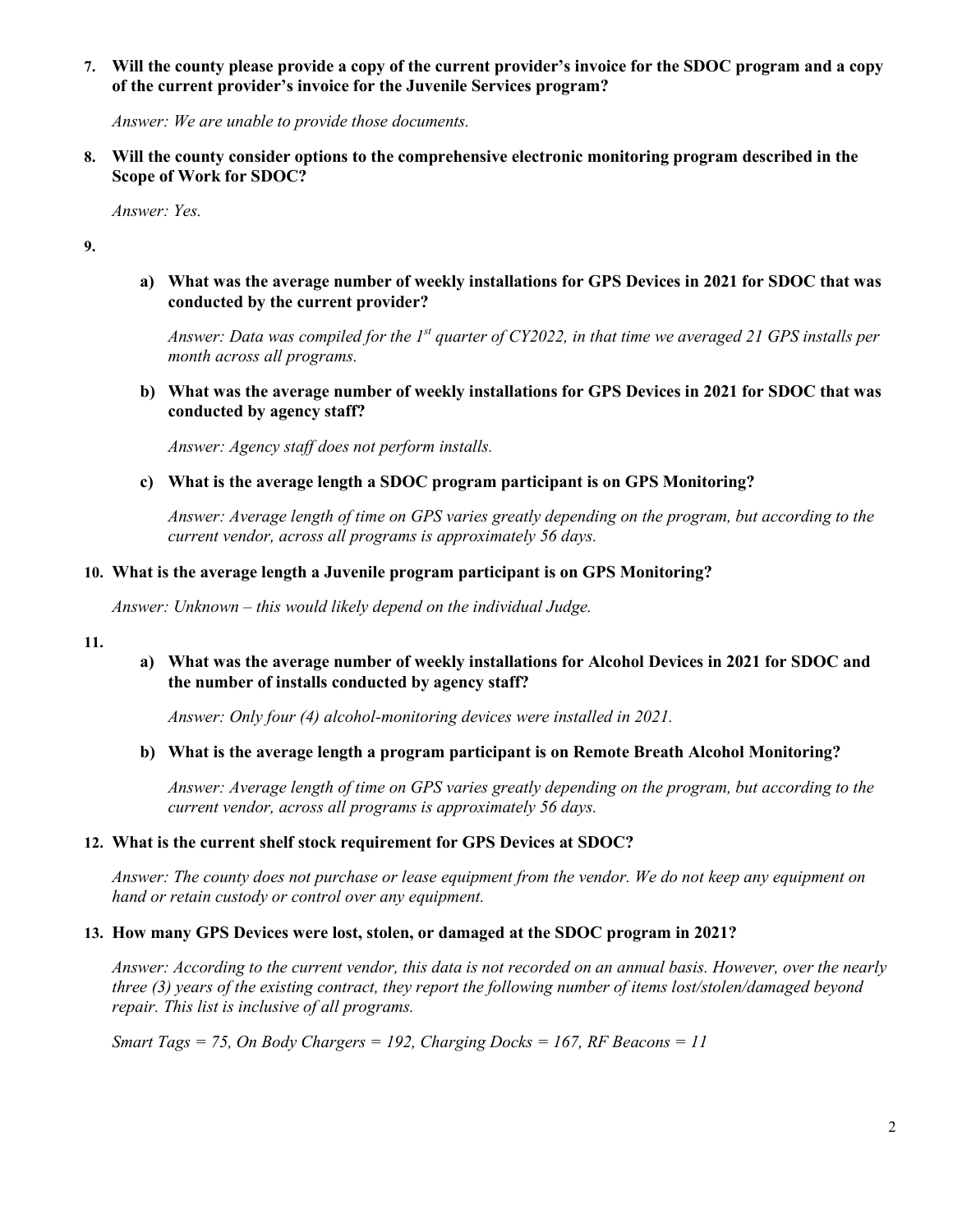## **14. What is the current provider's cost for replacement straps?**

*Answer: Unknown.*

**15. Has the county ever paid for GPS Devices that were lost, stolen or damaged? If so, what was the cost per device?**

*Answer: No, the vendor can charge the client but the county is not responsible for lost, stolen or damaged equipment.*

#### **16. What is the average number of weekly terminations of GPS services at SDOC?**

*Answer: Data was compiled for the 1st quarter of CY2022. In that time we averaged 22 GPS de-installs per month across all programs.*

**17. Do client enrollments, installations and terminations take place during regular business hours only?**

*Answer: Yes.*

**18. What is the brand and model number of the current random alcohol equipment utilized in the SCDOC?**

*Answer: Smart Start Mobile Breath.*

**19. Is the County looking to purchase units or lease electronic monitoring equipment? If lease, will the County please delete "sold" or allow for contract language negotiation upon award?** 

*Answer: Neither, as the county does not purchase or lease equipment from the vendor. We do not keep any equipment on hand or retain custody or control over any equipment*.

**20. The second sentence of the first paragraph states the services shall include 24/7 monitoring. Does this mean the selected vendor will be monitoring all activities and movement of offenders or is this referencing the device software has 24/7 monitoring of movements and tracking? Some parts of the Scope of Work lead the reader to believe that the selected vendor will not be monitoring violations and reporting them to the agency. For example, P6, V. Scope of Work, 5., c: "Violations shall be reported at all times during supervision. This could be done by the agency staff or the software that monitors the client."** 

**In summary, is the awarded vendor expected to do anything more than provide the equipment, offender enrollments, installation, and retrieval of equipment?** 

*Answer: We do expect the vendor to have live monitoring to provide some troubleshooting/triaging of alerts and only sending on to the supervision officers the alerts that are necessary.* 

**21. The RFP has Installation/Service requirements, meaning most respondents will be local vendors who can provide onsite services. This includes "enrollment, installation, troubleshooting, and coordinate scheduling restrictions with Sedgwick County Department of Corrections (SCDOC)." In 2019, the County included the same requirements but chose a vendor who did not provide those services. "Buddi US, LLC is open to county staff doing the GPS equipment installs and uninstalls themselves, potentially saving the county money and time because they would not need to schedule time with the vendor. Neither Premier Monitoring nor Greenfeather Monitoring, LLC provide this option."** 

*Answer: This is a statement NOT a question. However, our current vendor has a local subcontractor which handles the equipment installs/uninstalls and client enrolling/troubleshooting.* 

**22. What is substance abuse testing and detection (supplemental monitoring equipment, not UA testing). Can you be specific on what specific equipment SCDOC is expecting in this area of the contract?** 

*Answer: No specific equipment is expected, just a device to detect/monitor alcohol use.*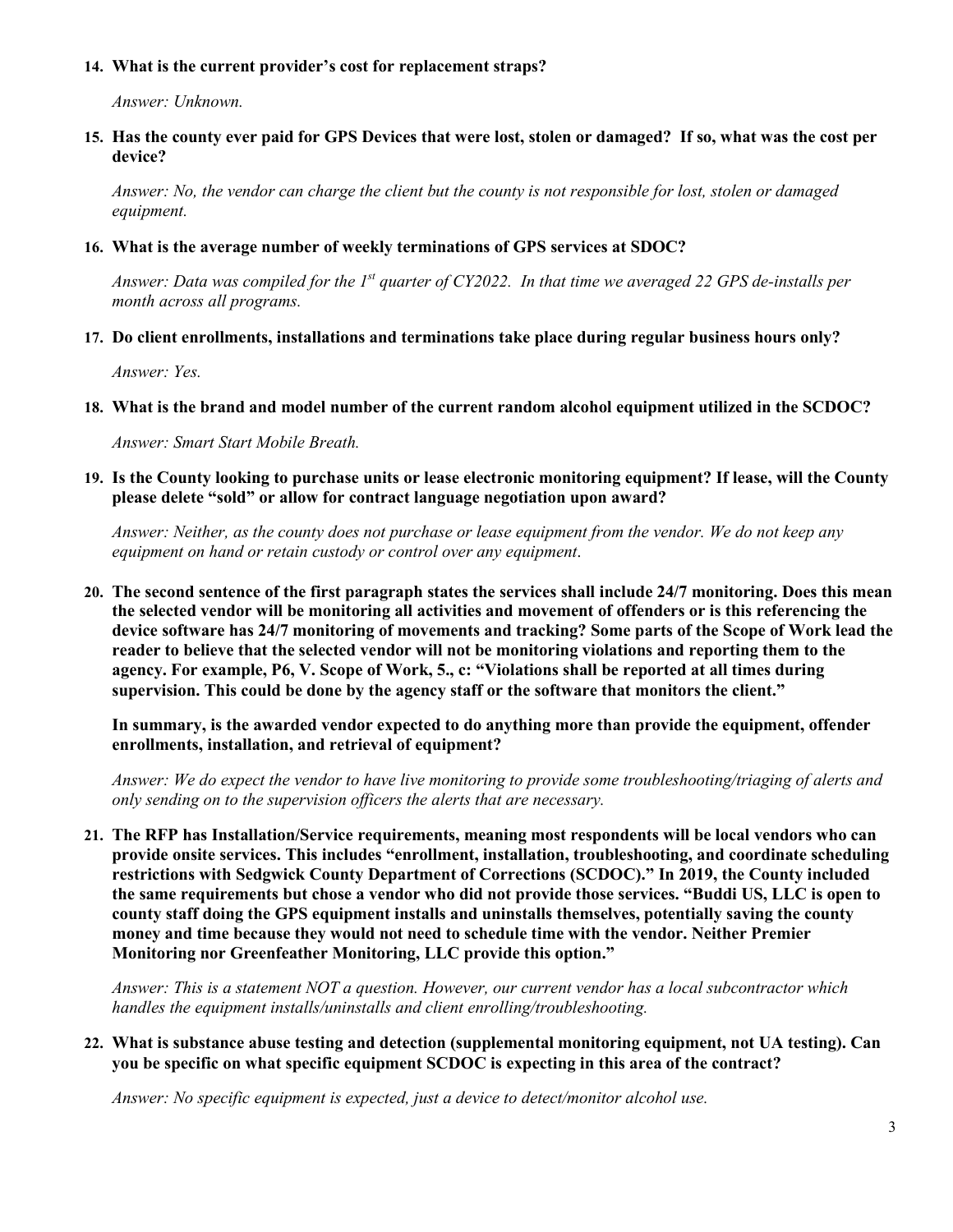## **23. Regarding expert testimony, will video/virtual testimony be sufficient?**

*Answer: Unknown. This would likely depend on the individual Judge.* 

## **24. Does SCDOC want pricing for Radio Frequency (RF) monitoring (aka House Arrest)?**

*Answer: There is no need for RF pricing.* 

**25. We have found that sometimes, perhaps because proposers do not ask a question clearly enough, answers may be unclear. Upon release of Bexar County's initial answers to questions, will proposers be permitted to ask additional clarification questions if they do not fully understand the initial answers**?

*Answer: Yes.*

**26.** Who is/are your current electronic monitoring vendor(s)?

*Answer: Buddi US, LLC.*

**27. Please identify the make and models of all devices you are using under the current contract(s).** 

*Answer: Smart Tag 4; Smart Tag 3; On Body Charger V1, V2, V3; On Body Charger Dock V1, V2; RF Beacon; Smart Start Mobile Breath*

#### **28. How many units were in use as of April 30, 2022, by equipment type?**

*Answer: As of 4/30/22 = 40 clients on EMD.*

#### **29. What is the current contracted daily rate for all equipment by make and model?**

*Answer: Current contracted rates:*

| GPS Tracking per wearer per day, vendor<br>install/uninstall | \$4.50 |
|--------------------------------------------------------------|--------|
| TRAC Alcohol Monitoring**, per day                           | \$5.00 |
| Smart Start Breath Alcohol Monitoring, per<br>day            | \$5.00 |
| Self install/uninstall, per day                              | \$3.80 |

- **30. Since monitoring center staffing factors heavily into vendor costs, we request clarification of the monitoring services required. - Is the County requesting the additional provision of direct manual outbound calls from the monitoring center staff to either offenders or officers?** 
	- **a) If the answer is yes, who is to be contacted by telephone? The officer, the offender, or both?**
	- **b) Which violation notifications must be provided via a phone call?**
	- **c) For each of the violations that require a phone call, approximately how many alarms are generated each month?**
	- **d) Can you please provide the current outbound protocols?**

*Answer: No. Typically, all communication is via email or text to the specified staff.* 

#### **31. What is the transition/implementation timeline? What are the implementation start and completion dates?**

*Answer: The current contract ends on September 8, 2022. The selected vendor would have to be prepared to transfer current GPS clients over to their system without a lapse in monitoring at that time.*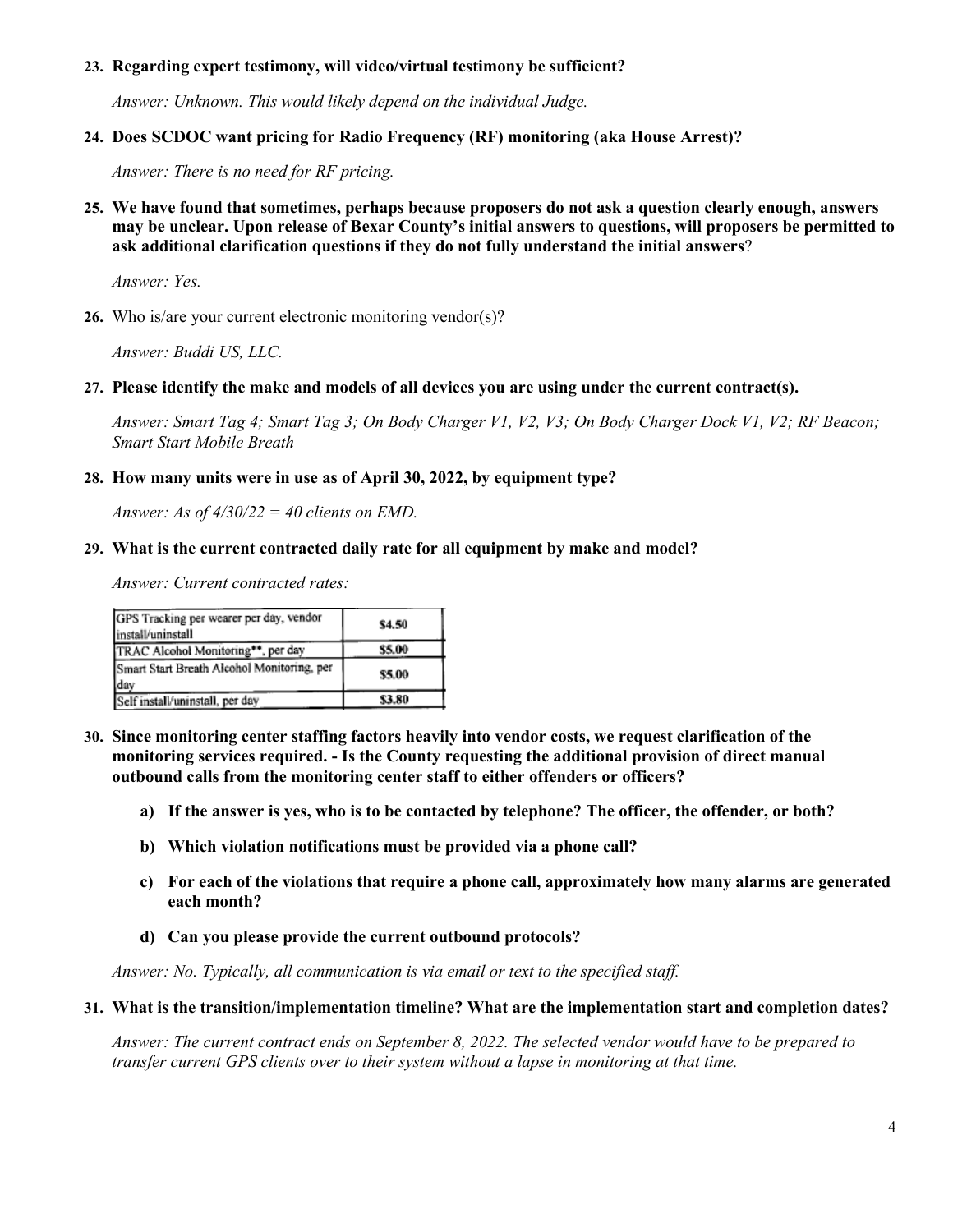# **32. At how many locations will training be delivered? How many officers/staff need to be trained?**

*Answer: We have six (6) program locations and potentially 40 staff who would need to be trained. However, virtual training on the monitoring software would be sufficient rather than completed in person.*

**33. How many times has the incumbent contractor provided an affidavit or expert witness testimony for prosecution of violations in court proceedings during the current contract term?** 

*Answer: According to the current vendor, they have provided one affidavit for Sedgwick County and have never been required to testify in court.* 

**Statement: These questions generally pertain to the county's existing contract for the same services as indicated within the RFP and the references to locations within such contract were made by the person asking the questions. For the purposes of parties preparing and submitting RFP responses, the county is answering the following questions:**

**34. P10, G. Indemnification - Will the County please limit indemnification to third-party claims?**

*Answer: No.*

**35. P2 General Contract Provisions, 7. Termination, B. Termination For Convenience – Will the County agree to mutual Termination for Convenience?** 

*Answer: No.*

**36. P4 General Contract Provisions, 11. Assignment – Will the County agree to amend this provision to "Neither this Agreement nor any rights or obligations created by it shall be amended by either party without the prior written consent of the other. Any attempted amendment without such consent shall be null and void, except that Contractor shall be permitted to assign this Agreement without permission in connection with the sale or transfer of the assets of the business to which this Agreement most closely relates.** 

*Answer: The county would not agree to the language that is proposed in this question, as it appears to mesh together the county's standard assignment and amendment language.*

**37. P4 General Contract Provisions, 16. Force Majeure – Will the County agree to amend this provision to "Each party shall be excused from performance for any period and to the extent that it is prevented from performing any obligation or service, in whole or part, as a result of causes beyond the reasonable control and without the fault or negligence of such party. Such acts shall include without limitation acts of God, strikes, lockouts, riots, acts of war or terrorism, epidemics, pandemics, governmental regulations superimposed after the fact, fire, earthquakes, floods, or other natural disasters, quarantine, supply chain shortages, and freight embargoes."** 

*Answer: No.*

**38. P5 General Contract Provisions, 22. Intellectual Property Rights – Will the County please agree to amend this provision to "The parties agree that any previously or independently developed or owned intellectual property is and shall remain the property of the respective party that previously or independently developed or owned said intellectual property."**

*Answer: No.*